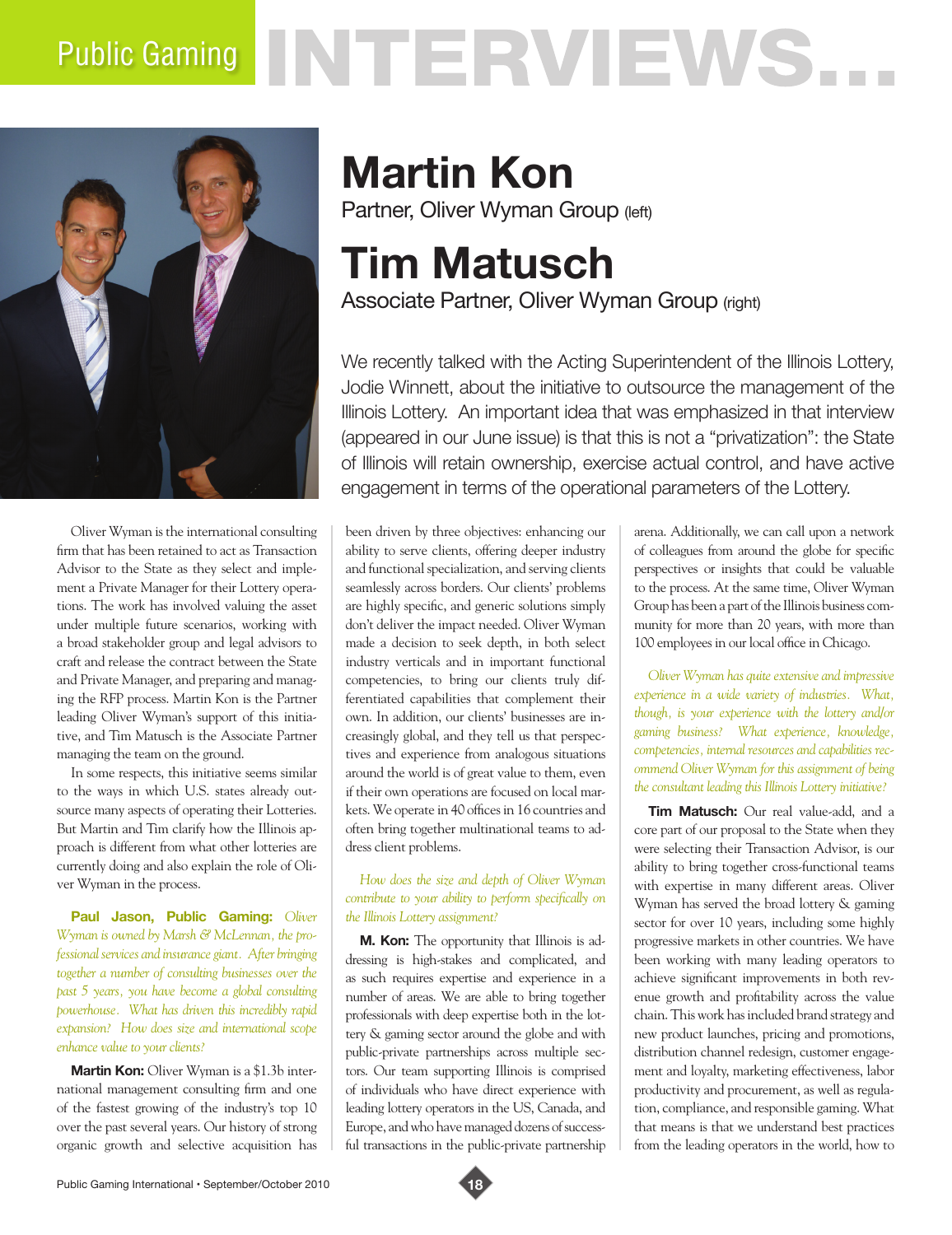maximize the value of a lottery franchise, and how potential bidders might themselves look at an opportunity like the one here in Illinois. This sector knowledge, in combination with our extensive experience with Public-Private Partnership deals, as well as other relevant State / Private Operator transaction structures and processes, means that we can help Illinois realize an optimal outcome.

**M. Kon:** This is a highly visible and highly sensitive transaction for the State, especially given the sector. Process integrity, the highest ethical standards, and probity assurance of bidders are of utmost importance. As such, we added our partner firm Kroll Associates to our team to conduct probity investigations of bidders, leveraging its global network of investigators to uncover any relevant issues that might be potentially of interest to the State. Additionally, we created a specific role of 'Chief Process Integrity Officer' for one of Kroll's managing directors, a former Assistant United States Attorney who has earned public commendations from the FBI, the US Secret Service, and the Department of Justice. We felt that a crucial part of our value proposition to the State was to ensure a completely ethical and fair process, backed up by someone with unquestionable credentials.

*Is there anything you can tell us about the process going forward? Do you prepare some kind of "white paper" that analyzes the operations and performance of other lotteries as a way to provide context for exploring opportunities to improve the Illinois Lottery? Do you perform meta-analyses on the lottery and gaming industries to see how to position the Lottery for optimal long-term success?*

**T. Matusch:** One of the first exercises was to build a comprehensive perspective on value creation opportunities for the Illinois Lottery. That comprised a full international review of lottery and gaming operators, best-practice insights and benchmarks from relevant out-of-industry analogues, as well as a detailed appraisal of current Illinois Lottery strategy and operations. The primary objective of this exercise was to understand the potential future overall value of the Lottery, as well as the specific strategies and activities that might be required in order to drive that value growth. Ultimately, the State wanted to have a clear idea of the potential value of their asset to ensure that they can structure an optimal deal and drive maximum value creation for the State. Subsequently, an inclusive and iterative process integrating input from a broad stakeholder group, the entities who registered themselves as Interested Parties, and an experienced Legal Team, yielded the contract between the Private Manager and the State: the Private Manager Agreement (PMA). Some of the biggest chal-

lenges we have faced have dealt with finding the right balance between State control and a reasonable operating environment for the Private Manager, especially with respect to scope, governance, and incentivization. The formal RFP process, where Interested Parties received relevant information to help determine their bidding decisions and bid preparation, has been run in parallel to comply with the tight timeline laid out by the Illinois State Legislature. Finalists' bids were due on September 3rd, and after a Public Hearing and committee evaluation, the Governor is set to announce the winner on September 15th.

*Other lotteries already outsource large portions of their operations. Typically, the online "lotto" side of the businesses is contracted to one vendor and the instant scratch-offs to other vendors. I am thinking that the defining characteristic of this Illinois initiative is that instead of creating multiple contracts with various vendors and then managing those contracts with a relatively smaller team of state employees, you will combine all these functions so that one commercial partner is responsible for implementing all aspects of the business, from online to instants to advertising and HR, IT and all other aspects of operating the Lottery. Is that correct and can you clarify this?*

**T. Matusch:** You're right that one of the key benefits in this transaction is that a single commercial partner is responsible for implementing all aspects of the business. We see significant strategic gains in having a Private Manager with deep operator-side knowledge and experience have a complete view over all aspects of the business. No doubt they will look to streamline some areas as well as grow others. The ability to make 'holistic' decisions will enable both efficiency and effectiveness gains to be made. How they choose to structure their operations, however, is flexible. We've taken great care in drafting both the RFP and the PMA to ensure that no one particular structure is necessarily considered preferable - we want to leave that to be proposed by the Private Manager based on their own experience and expertise. And we might expect some Interested Parties to continue to subcontract operations and others to look to consolidate operations. So the transaction allows for both 'unbundled' as well as 'bundled' structures. We will not, of course, mention any specifics of comments made by Interested Parties through this process, but it would be fair to say that many different options have been taken under consideration.

*So much of the earning potential of the Lottery is determined by regulatory constraints. Legislation enabling expansion into new games (like high-speed keno) and new channels (like Internet) would have dramatic impact on revenues and profits. Does Oli-*

#### *ver Wyman assist in the process of promoting this enabling legislation?*

**M. Kon:** It's important to make clear that we are a strategy and operations consulting firm and not a lobbyist, so we play no direct part in influencing legislation ourselves. However, what we can do is lay out potential alternatives to current legislation based on external analogues, and put a value, in dollar terms, of their potential impact. Indeed, when we built up the initial valuation perspective of the Illinois Lottery, we ran scenarios that conform to current legislation, as well as a number of others which incorporated potential future changes to scope of products and services offered. Our role is to provide the information and insights to our clients that enable them to make the best decisions possible.

*Outsourcing the management of the Lottery might be expected to result in a higher level of entrepreneurial and creative energy. Is that one of the objectives? State employees would contend, though, that given the same latitude and flexibility as a Private Manager would have, they would achieve the same or better results. How is the culture of business potentially different from the culture of state government?*

**T. Matusch:** The Illinois Lottery has very talented management and employees, and they've done a great job of running the Lottery under its current structure and parameters - and those include both Federal and State Lottery legislation and policy as well as broader operating and employment legislation and policy. As we helped draft the PMA for this transaction, one of our key objectives was to provide flexibility on a number of dimensions to enable the most effective and efficient operation of the Lottery. It goes without saying that simply removing constraints would allow the current team greater latitude and flexibility. But the Private Manager will also bring a new culture of innovation, talent management, incentivization, best-practices from other jurisdictions, etc., which will reinvigorate the entire business. One way to look at this transaction, and its enabling legislation, is that it represents a 'reset' of the Lottery - a new structure, a new management team, a new culture, a new incentive scheme, and a new set of parameters - all to maximize the overall value of this important asset and the returns to good causes in the State. It's very much the hope and expectation that a large proportion of current employees will continue to work within the new team, so they'll be able to leverage their talents and be part of the overall growth story. It will be an exciting opportunity for them.

*One of the rationales for why "private" industry is more effective than state government is that the profit motive is a powerful performance driver. How do*